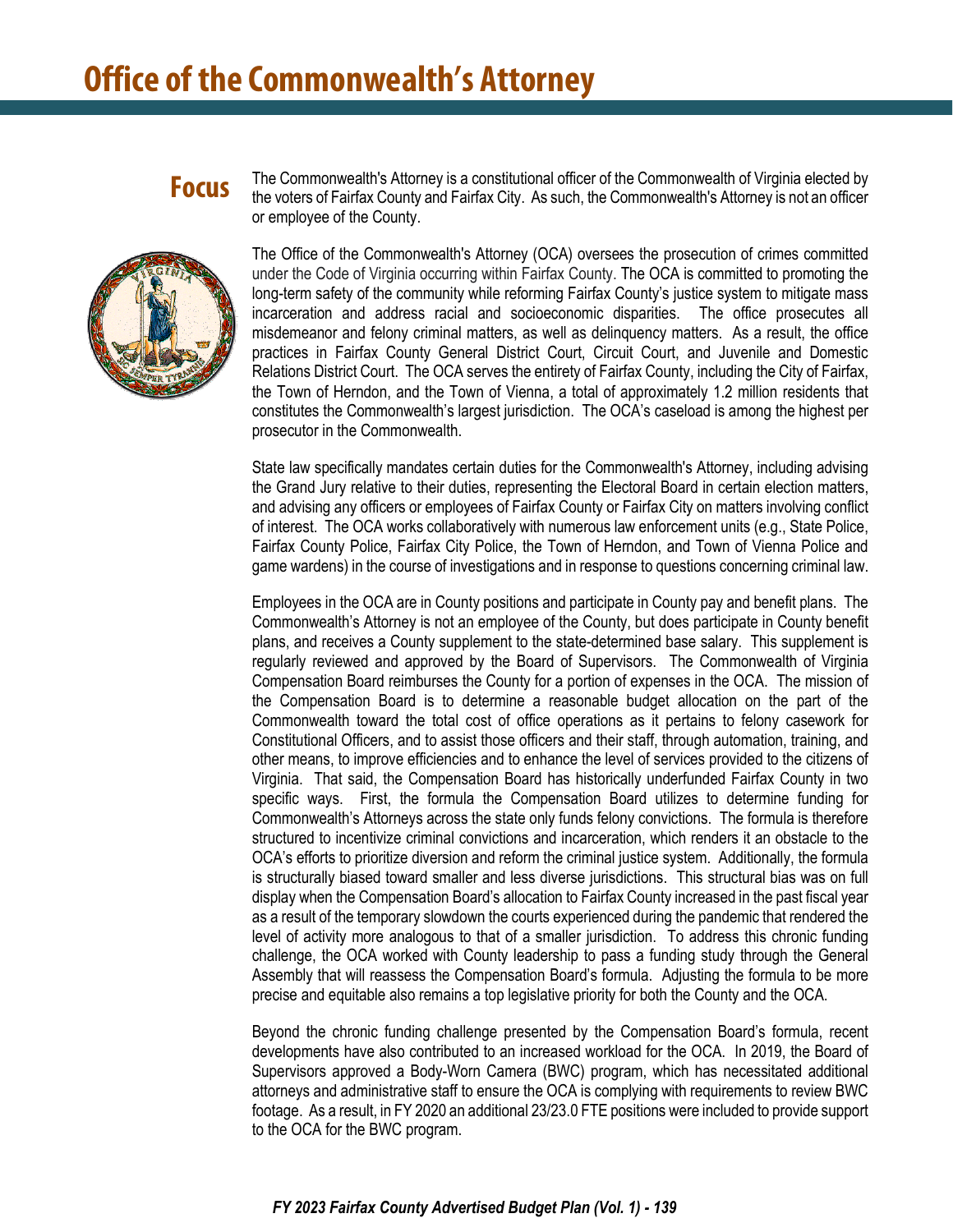In addition to positions added to accommodate the additional workload related to the BWC program, the County took action to mitigate the worst effects of the Compensation Board's inadequate funding formula. Specifically, the County recognized the need for additional staff to appropriately handle misdemeanor cases that the state does not fund. As a result, a multi-year plan was developed to grow the capacity of the OCA. As a first step, an additional 15/15.0 FTE positions were included in the FY 2022 budget to provide additional staffing support for the office. Six new positions are included in the FY 2023 budget, and the office is projected to continue to grow by six positions annually through FY 2027. The OCA is then projected to grow by five positions annually from FY 2028 through FY 2031, providing for a total of 65 additional positions over ten years.

## **Budget and Staff Resources**

| Category                                               | FY 2021<br><b>Actual</b> | FY 2022<br><b>Adopted</b> | FY 2022<br><b>Revised</b> | FY 2023<br><b>Advertised</b> |  |  |
|--------------------------------------------------------|--------------------------|---------------------------|---------------------------|------------------------------|--|--|
| <b>FUNDING</b>                                         |                          |                           |                           |                              |  |  |
| <b>Expenditures:</b>                                   |                          |                           |                           |                              |  |  |
| <b>Personnel Services</b>                              | \$4,382,192              | \$7,641,392               | \$7,700,392               | \$8,586,246                  |  |  |
| <b>Operating Expenses</b>                              | 751,644                  | 380,734                   | 1,484,754                 | 413,234                      |  |  |
| <b>Total Expenditures</b>                              | \$5,133,836              | \$8,022,126               | \$9,185,146               | \$8,999,480                  |  |  |
|                                                        |                          |                           |                           |                              |  |  |
| Income:1                                               |                          |                           |                           |                              |  |  |
| Commonwealth's Attorney Fees                           | \$16,530                 | \$27,618                  | \$16,530                  | \$16,530                     |  |  |
| City of Fairfax Contract                               | 118,535                  | 118,535                   | 99,303                    | 125,942                      |  |  |
| State Shared Retirement - Commonwealth's               |                          |                           |                           |                              |  |  |
| Attorney                                               | 38,418                   | 39,744                    | 39,744                    | 39,744                       |  |  |
| <b>State Shared Commonwealth's Attorney</b>            |                          |                           |                           |                              |  |  |
| Expenses                                               | 1,950,752                | 2,051,334                 | 2,051,334                 | 2,051,334                    |  |  |
| State Reimbursement Commonwealth's                     |                          |                           |                           |                              |  |  |
| <b>Attorney Witness</b>                                | 224                      | 16,400                    | 16,400                    | 16,400                       |  |  |
| <b>Total Income</b>                                    | \$2,124,459              | \$2,253,631               | \$2,223,311               | \$2,249,950                  |  |  |
|                                                        |                          |                           |                           |                              |  |  |
| <b>NET COST TO THE COUNTY</b>                          | \$3,009,377              | \$5,768,495               | \$6,961,835               | \$6,749,530                  |  |  |
|                                                        |                          |                           |                           |                              |  |  |
| <b>AUTHORIZED POSITIONS/FULL-TIME EQUIVALENT (FTE)</b> |                          |                           |                           |                              |  |  |
| Regular                                                | 63/63                    | 78/78                     | 78/78                     | 84 / 84                      |  |  |
| Exempt                                                 | 2/2                      | 2/2                       | 2/2                       | 2/2                          |  |  |

1State shared income includes reimbursement for fringe benefits; however, the expenses associated with fringe benefits are reflected in Agency 89, Employee Benefits, and are not included in the expenditure amounts above.

## **FY 2023 Funding Adjustments**

*The following funding adjustments from the FY 2022 Adopted Budget Plan are necessary to support the FY 2023 program:*

### **Employee Compensation 6436,115**

An increase of \$436,115 in Personnel Services includes \$306,420 for a 4.01 percent market rate adjustment (MRA) for all employees and \$129,695 for performance-based and longevity increases for non-uniformed merit employees, both effective July 2022.